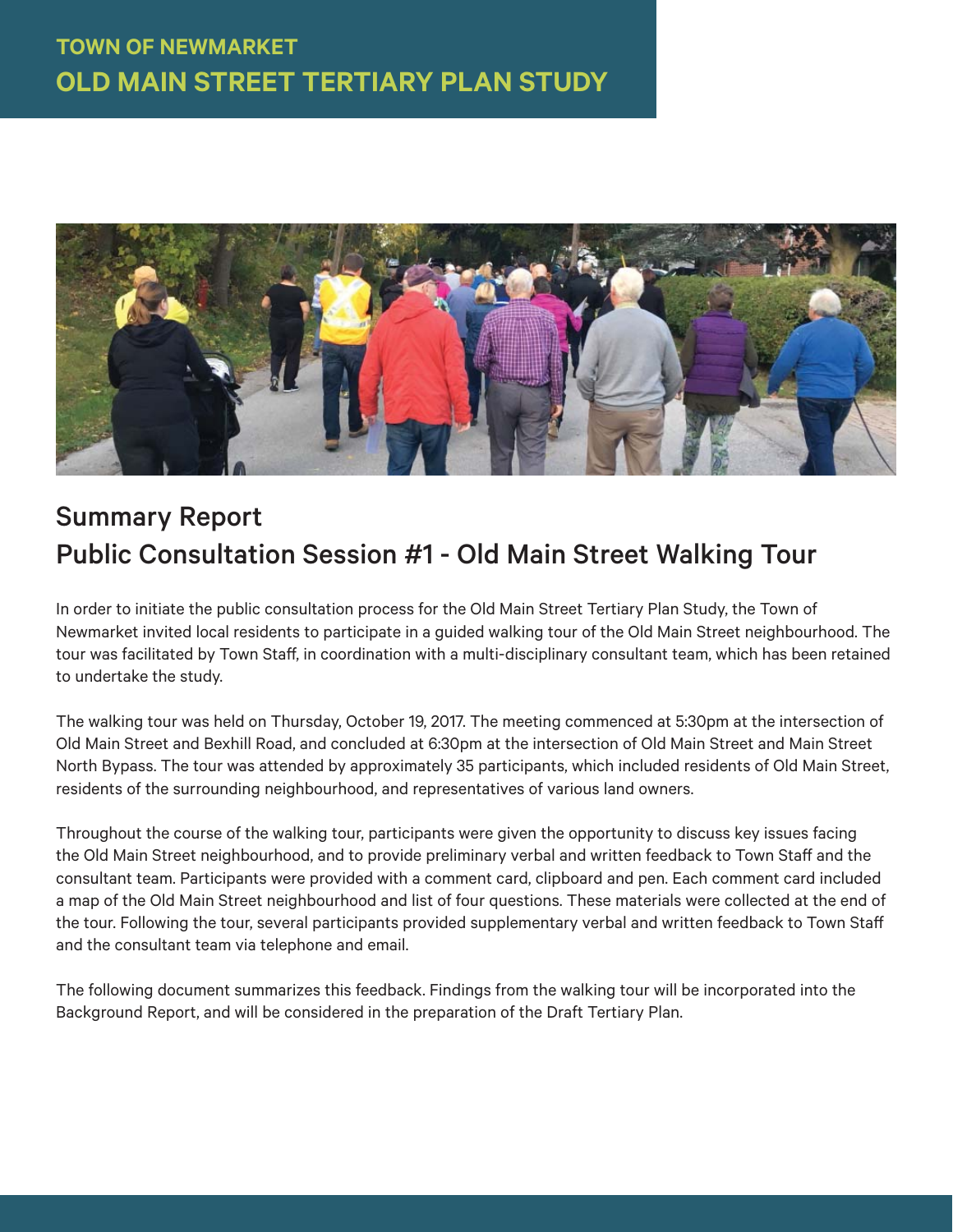

### 1. What are the key defining characteristics of the Old Main Street neighbourhood? *(e.g. walkability, landscaping, building heights, architectural style, etc.)*

Residents reported that:

- The neighbourhood incorporates an eclectic variety of dwellings, which were constructed at various points over the last 100 years, in a range of architectural styles and with a variety of material pallets.
- The neighbourhood creates the feeling of living in a rural village, despite proximity to Downtown Newmarket.
- The neighbourhood is comprised entirely of detached single family dwellings, with heights ranging between 1 and 2 storeys.
- Properties in the centre of the neighbourhood are smaller and rectangular in shape, while properties close to the periphery are larger and irregular in shape.
- The southern portion of the neighbourhood is characterized by shallower front yard setbacks, while the northern portion is characterized by deeper front yard setbacks. Throughout the neighbourhood, front yards are characterized by generous landscaping and narrow driveways.
- Side and rear yard setbacks vary significantly depending on the size and shape of the property.
- Parking is provided on-site in a variety of forms, including parking pads at the side of the property, integral garages at the front of the property, and detached garages at the rear of the property.
- The meandering nature of Old Main Street is central to the character of the neighbourhood, and the built form character of properties along Old Main Street transitions throughout the length of the street.
- Opinions diff ered as to whether Old Main Street's narrow asphalt width, swales, and absence of sidewalks was central to its character.
- The neighbourhood is characterized by a mature tree canopy, which establishes a sense of enclosure and buffers the neighbourhood from Main Street North and the adjacent rail corridor.
- The neighbourhood is characterized by a central gathering / open space, which is used for community and recreational activities.
- The neighbourhood is quiet and family friendly.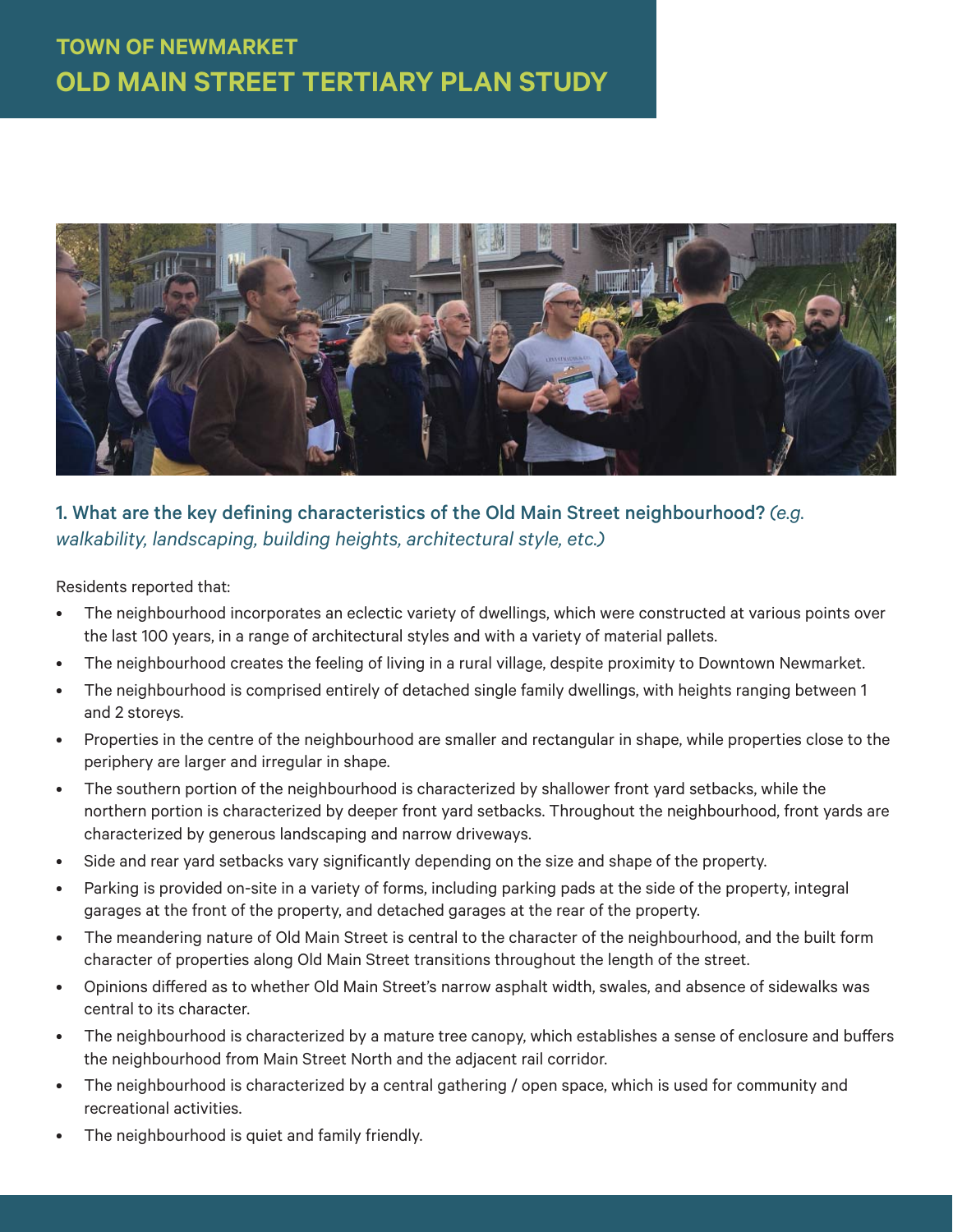

#### 2. What are the key issues facing the Old Main Street neighbourhood? *(e.g. flooding, development, traff ic, etc.)*

Residents reported that:

- Future development has the potential to negatively alter the character of the neighbourhood. Opinions differed regarding the desired form and extent of development.
- The neighbourhood's existing transportation and servicing infrastructure is nearing the end of its functional life, and upgrades to existing infrastructure are required in order to facilitate additional development.
- Portions of the neighbourhood, east of Old Main Street, are situated within a floodplain and are subject to seasonal storm water management issues.
- Portions of the neighbourhood, west of Old Main Street, are situated at the base of a significant slope, and are subject to ongoing ground water management issues.
- Portions of the neighbourhood, west of Old Main Street, contain clay-based soil mixtures which promote storm water run-off. The existing swale, which runs parallel to west side of Old Main Street, is in a poor state of repair with limited conveyance capacity. Combined, these factors contribute to the flooding of properties located along the east side of Old Main Street. Furthermore, there is concern that surface flooding is causing the asphalt along Old Main Street to heave.
- Although there is a limited amount of vehicle traffic, concerns were expressed about the use of Old Main Street as a cut-through between Bexhill Road and Main Street North, as well as the speed of vehicle traffic. This, in addition to the absence of sidewalks on Old Main Street, presented concerns over pedestrian safety.
- Portions of the neighbourhood remain on private septic systems, while other portions have been connected to municipal sanitary sewers. On occasion during or following heavy rains, remaining septic systems have been known to produce strong odors.
- The introduction of new development could result in an increase in vehicle traffic. Opinions differ as to the potential extent of impact associated with such development. Particular concern was given with respect to the safety of senior citizens attempting to cross Main Street North, adjacent to the seniors housing development.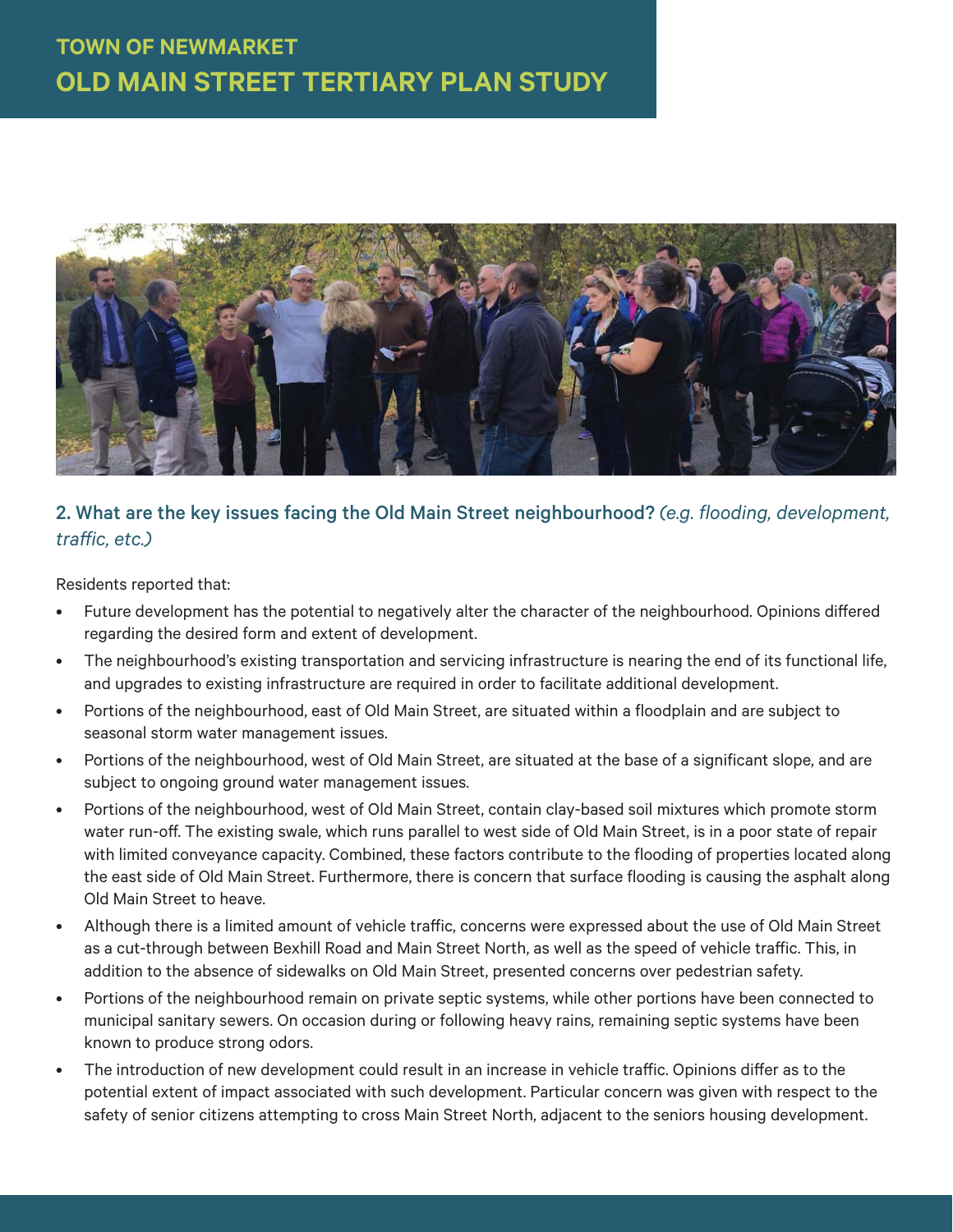

### 3. What are the key opportunities to improve the Old Main Street neighbourhood? *(e.g. flood mitigation, define neighbourhood character, walkability, etc.)*

Residents reported that:

- Opportunities exist to allow for future development, while retaining the prevailing character and stability of the neighbourhood. Opinions differed with respect to the appropriate extent and form of development. Suggestions included:
	- Prohibiting lot severances vs. permitting lot severances; and

- Restricting development to detached single family dwellings on moderate to large lots vs. allowing for semi-detached single family dwellings at neighbourhood edge conditions vs. allowing for semi-detached single family dwellings and townhouse clusters at the edge of the neighbourhood vs. allowing for semidetached single family dwellings throughout the neighbourhood, and townhouse clusters at the edge of the neighbourhood.

- Opportunities exist to leverage future development for the purposes of improving existing transportation and servicing infrastructure. Opinions differed regarding the form of such improvements, and what specific elements of existing infrastructure are central to the character of the neighbourhood.
	- 1. With respect to transportation infrastructure, suggestions included:
		- Retaining the existing asphalt width vs. increasing the existing asphalt width;
		- Retaining the existing shared-road condition vs. introducing sidewalks;
		- Prohibiting on-street parking vs. permitting on-street parking;
		- Introducing vs. not introducing traffic calming measures, such as bump-outs and / or speed bumps;
		- Retaining two-way vehicle movement vs. conversion to one-way vehicle movement;
		- Retaining through-street connections vs. conversion to a cul-de-sac;
		- Retaining stop signs at intersections vs. introducing signalized traffic lights; and
		- Re-grading Old Main Street to prevent storm water runoff.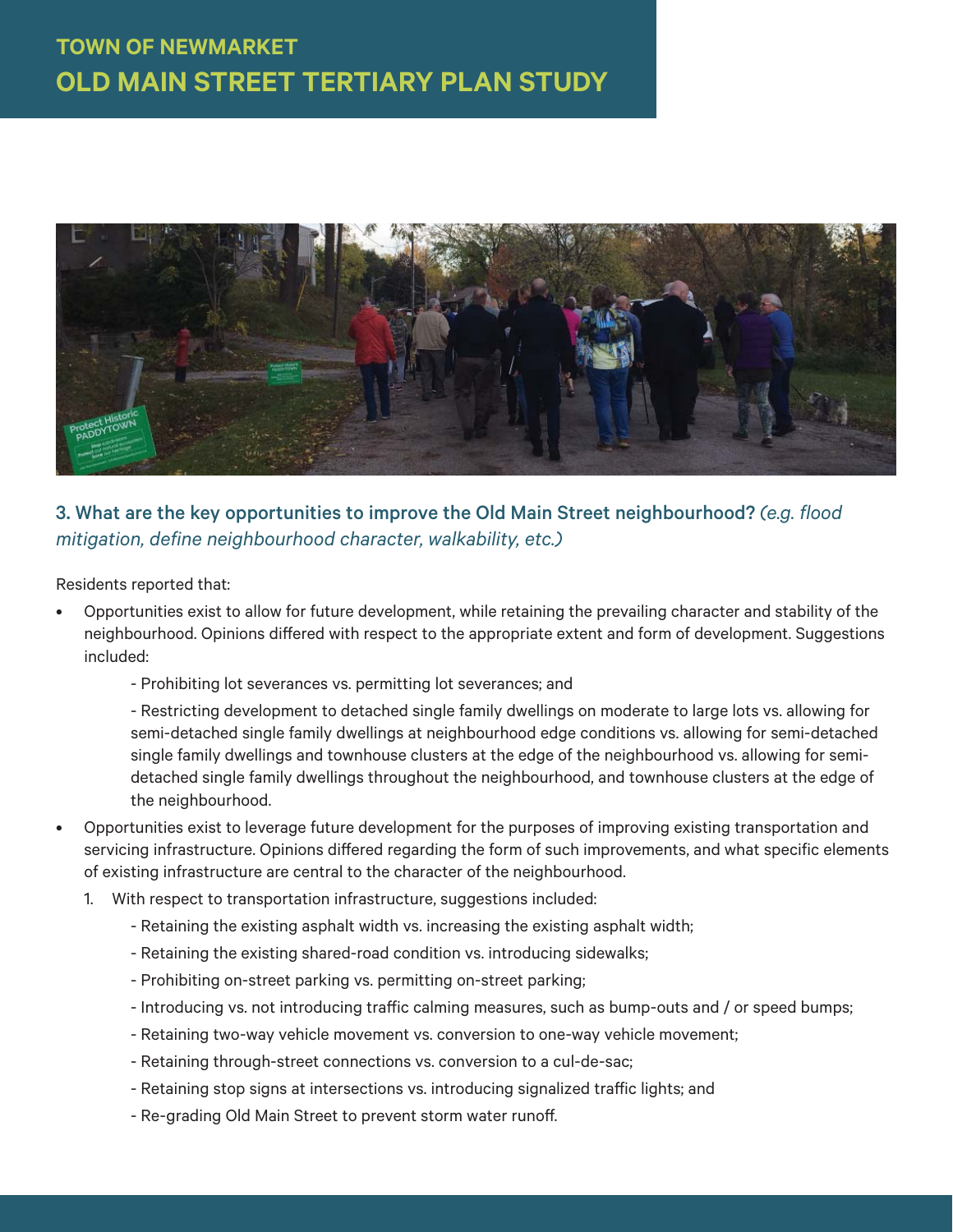

- 2. With respect to servicing infrastructure, suggestions included:
	- Repairing and maintaining the existing swale vs. introducing storm sewers and catch basins;
	- Continuation of septic systems vs. conversion of all properties to sanitary sewer connections;
	- Retaining over-head wires vs. burying overhead wires; and
	- Introducing additional trees and vegetation to absorb ground and storm water, while expanding the tree canopy and improving micro-climate conditions.
- Opportunities exist to renew the neighbourhood, and expand upon the existing sense of community, through the introduction of new residents and families.
- Opportunities exist to retain, expand and improve the existing community / recreation space.
- Opportunities exist to improve pedestrian safety and walkability throughout the neighbourhood.
- Opportunities exist to retain and expand the existing tree canopy throughout the neighbourhood.
- Differences of opinion exist pertaining to wether or not smaller and more affordable homes are appropriate.
- Residents of 155 Main Street Bypass use Old Main Street as a walking trail.